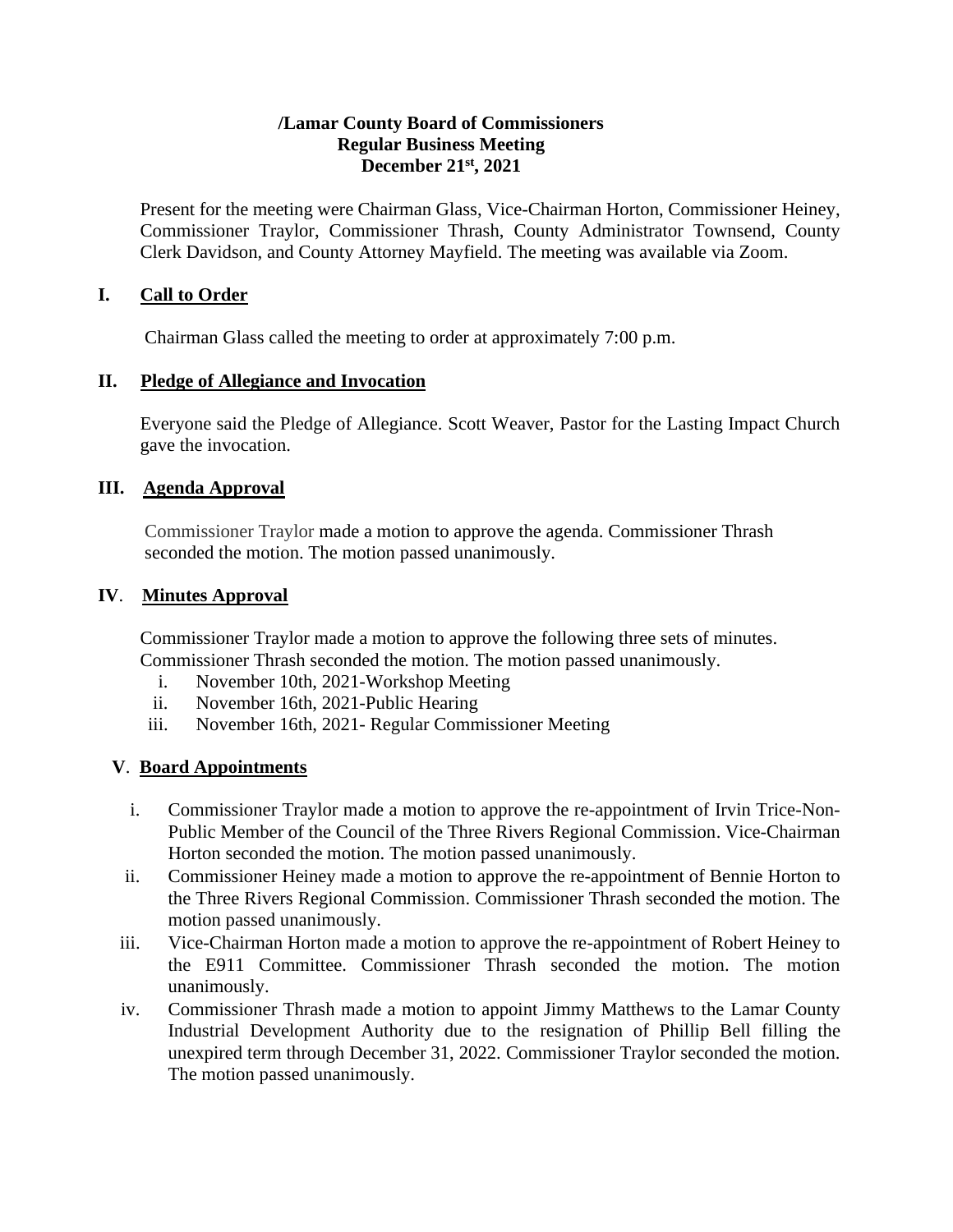v. Vice-Chairman Horton made a motion to acknowledge the re-appointment of Scott Cone to serve on the Board of Elections as the Democratic Party representative for a four-year term expiring 12-31-2025. Commissioner Thrash seconded the motion. The motion passed unanimously.

# **VI. Resolution 2021-34 Budget Approval**

Commissioner Traylor made a motion to approve Resolution 2021-34 Budget for 2022 in the amount of \$12,038,958.00. Commissioner Thrash seconded the motion. The motion passed unanimously.

# **VII**. **Resolution 2021-35 Qualifying Fees**

 Commissioner Thrash made a motion to approve Resolution 2021-35 to set the following Qualifying Fees.

- i. County Commissioner-Chair \$126.00
- ii. County Commissioner-District 1 \$108.00
- iii. County Commissioner-District 2 \$108.00
- iv. Member, Board of Education District 2 \$198.00
- v. Member, Board of Education District 4 \$198.00
- vi. Member, Board of Education At Large \$252.00

# **VIII. Resolution 2021-36 Tax Assessors Board**

 Commissioner Traylor made a motion to approve Resolution 2021-36 Tax Assessor Board reappointment of Betty Smith Banks and Brad Bryan to a 4-year term beginning 1/1/2022 through 12/31/2025. Commissioner Heiney seconded the motion. The motion passed unanimously.

# **IX. Resolution 2021-37 Supporting Reform to Georgia's Annexation Dispute Resolution Law**

Commissioner Thrash made a motion to approve Resolution 2021-37 Supporting Reform to Georgia's Annexation Dispute Resolution Law. Vice-Chairman Horton seconded the motion. The motion passed unanimously.

# **X. Resolution 2021-38 Budget Amendment**

Commissioner Thrash made a motion to approve Resolution 2021-38 Budget Amendment amending the 2021 annual budget from \$11,817,667.00 to \$11,818,417.00. Commissioner Traylor seconded the motion. The motion passed unanimously.

# **XI**. **Request for Proposal (RFP) Number 2111-04 Lamar County Emergency Ambulance Service**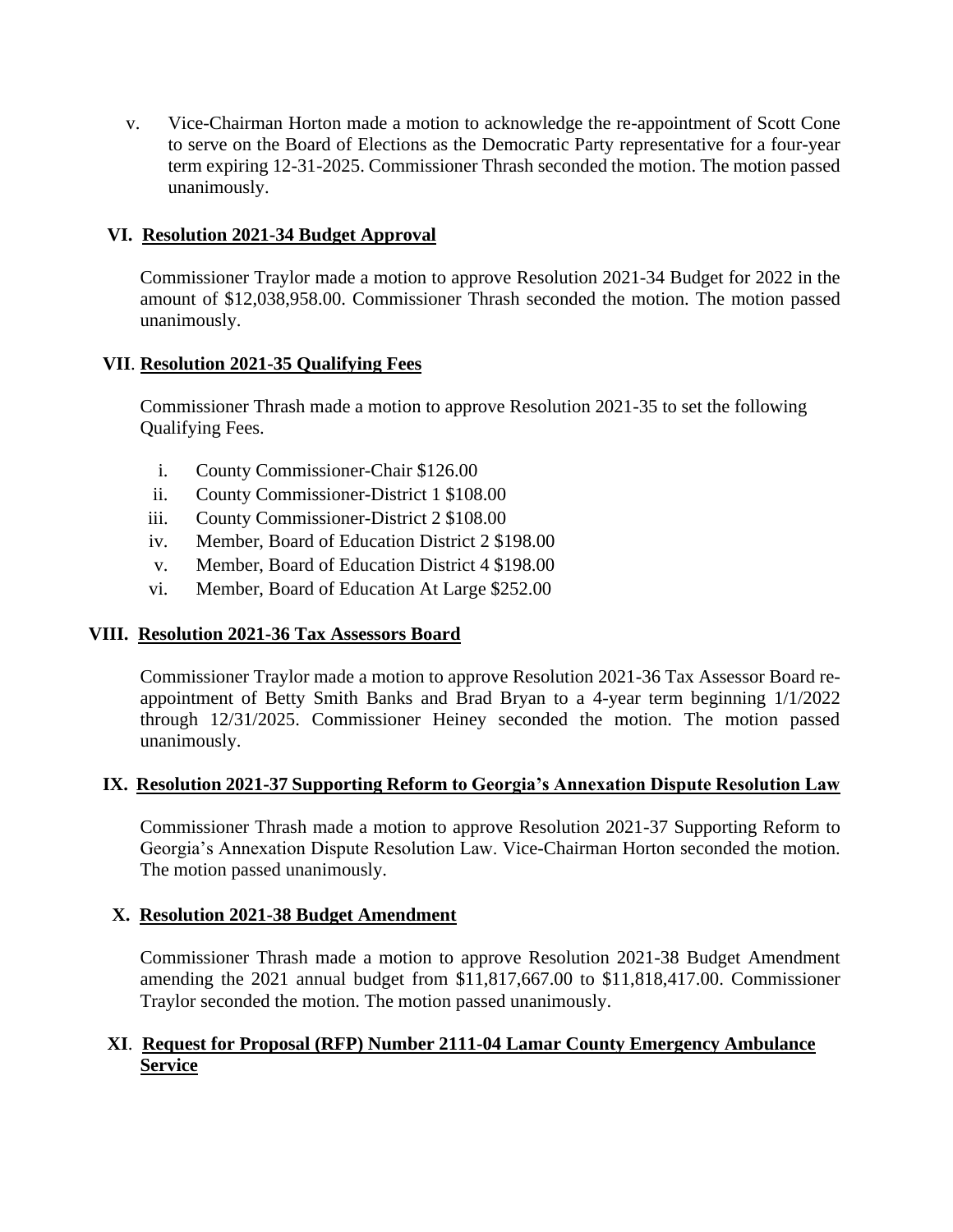Commissioner Thrash made a motion to approve the Request for Proposal (RFP) Number 2111-04 Lamar County Emergency Services accepting the staff recommendation for the bid from AmeriPro for an annual contract amount of \$494,700.00. This will be a joint ambulance service between Lamar and Upson County and is for 2 Advanced Life Support (ALS) ambulances. Commissioner Traylor seconded the motion. The motion passed unanimously.

County Administrator Townsend recommended that Chairman Glass sign the contract agreement with AmeriPro for the Lamar County Board of Commissioners. Commissioner Thrash made a motion to allow Chairman Glass to sign the contract agreement with AmeriPro. Commissioner Traylor seconded the motion. The motion passed unanimously.

# **XII. Administrator's Report**

County Administrator reported the following:

- i. Reported that the cash flow for November 2021 actuals is higher than the forecasted trends.
- ii. Reported that the Courthouse windows should be installed the first week of January.
- iii. Reported that the Local Option Tax Sales Distribution (LOST) for November was \$129,184.43.
- iv. Reported that the Special Local Option Tax Sales Distribution (SPLOST) for November was \$230,686.62.
- v. Stated that the goal for 2022 is to operate without a Tax Anticipation Note (TAN)

#### **XIII**. **Public Comments**

There were no public comments.

#### **XIV**. **Round Table**

 Vice-Chairman Horton wished everyone a Merry Christmas and thanked everyone who participated in the Christmas Parade. He said that everyone is privileged and blessed to be able to come and go as they please in the great Country that we live in.

Commissioner Heiney said that he appreciated all the work that had been done on the ambulance service. He said that this was a saving that could be passed on to the taxpayer.

Commissioner Traylor thanked County Administrator Townsend and the staff for all of the hard work that had been done on the ambulance service and for working with Upson County.

Commissioner Traylor apologized to those that had reported issues with the recent trash pickup service. He said that he is on the Solid Waste Authority Board and learned that AmWaste has been updating the software for their mapping system and explained that this is why some of the addresses were missed. He said that AmWaste is one of the largest trash companies in the South and they are bringing in trucks from different locations to help out.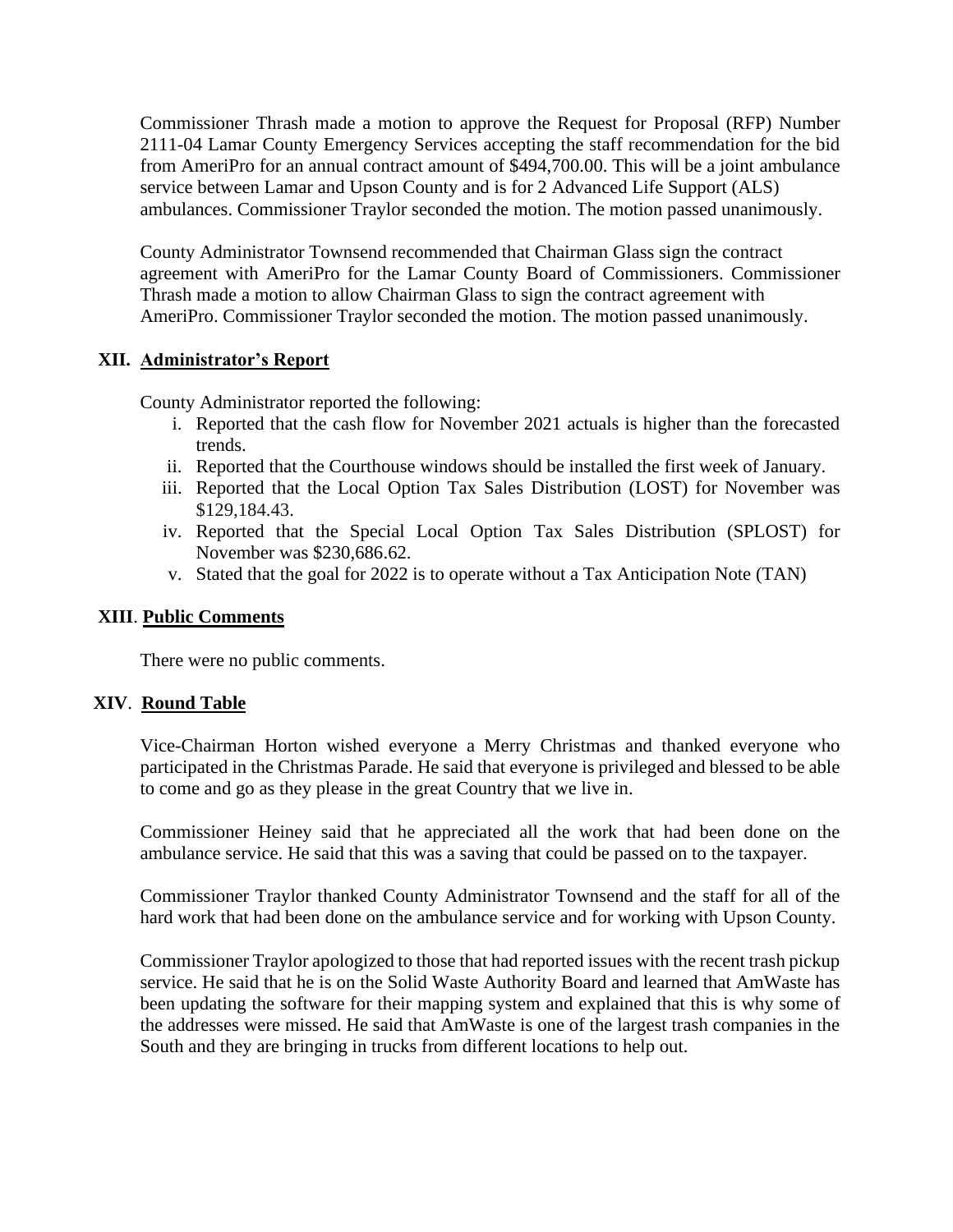Commissioner Traylor reported that he had visited the Clayton and Spalding County Animal Shelters and that the drawings for the animal shelter will be finalized soon.

Commissioner Thrash read a statement to the citizens as follows.

"Good evening. I wish I did not have to make this statement to the Commission and the public, but given the accusations made against me and by implication against each of you as Commissioners, I really have no choice. First, there are two issues that need quick comment. As to my County cell phone, yes, I let my granddaughter use it for a couple of months when hers was broken and she was otherwise home alone without a means of communication. I took the shortcut of loaning it to her and then paying the County for those two months. Perhaps I should have been more careful, and in the future, I will be, but I do not apologize for making sure my granddaughter was safe. As to allegations about the use of a county trailer, there is nothing to that. I never used it, it was never used by my son at any time at my direction, and I will make sure no use of any trailer owned by the county is ever used by my son again. But I haven't asked to speak here tonight because of those two minor issues, issues that have been addressed and are of no further importance. The reason I have asked to speak here tonight is that I was publicly and falsely accused of taking a \$25,000 bribe to vote a certain way on a zoning issue. The Commission was implicitly accused of knowing of and sanctioning that supposed bribery. Let me make this as clear as can be: This never happened. The person making the accusation has admitted head that they had no basis for such an accusation. It is a false and defamatory statement that may result in my filing a libel lawsuit against the poster of this accusation on Facebook. This whole Commission has been attacked through this accusation. We as Commissioners have a hard job and sometimes have to make hard decisions; that is something each of us knew when we sought the position. I make no complaint about that fact, or about the public discussion and disagreement that sometimes accompanies our actions. That public debate about important issues, local or state-wide, is what makes our country work and is the basis of all we do in the public realm. False speech, made out of meanness or ignorance or a lust for influence, does nothing to help our community or any of us as citizens of the county. False accusations just serve to distract from the work that needs to be done and to discourage people from wanting to make the sacrifices related to public service. We cannot tolerate these sorts of destructive lies. This sort of activity devalues all of us, the work we do, the decisions we make, and the lives we lead. I pray that this sort of lying and meanness will stop and each of us must do our part. I will do my part by moving forward to see that the never happens again. I have not decided on my final course of action, but in consultation with family, friends, colleagues, and counsel, I will make that decision shortly. Thank you."

Chairman Glass wished everyone a Merry Christmas.

# **XV. Adjournment**

Commissioner Thrash made a motion to adjourn the meeting at 7:43 p.m. Vice-Chairman Horton seconded the motion. The motion passed unanimously.